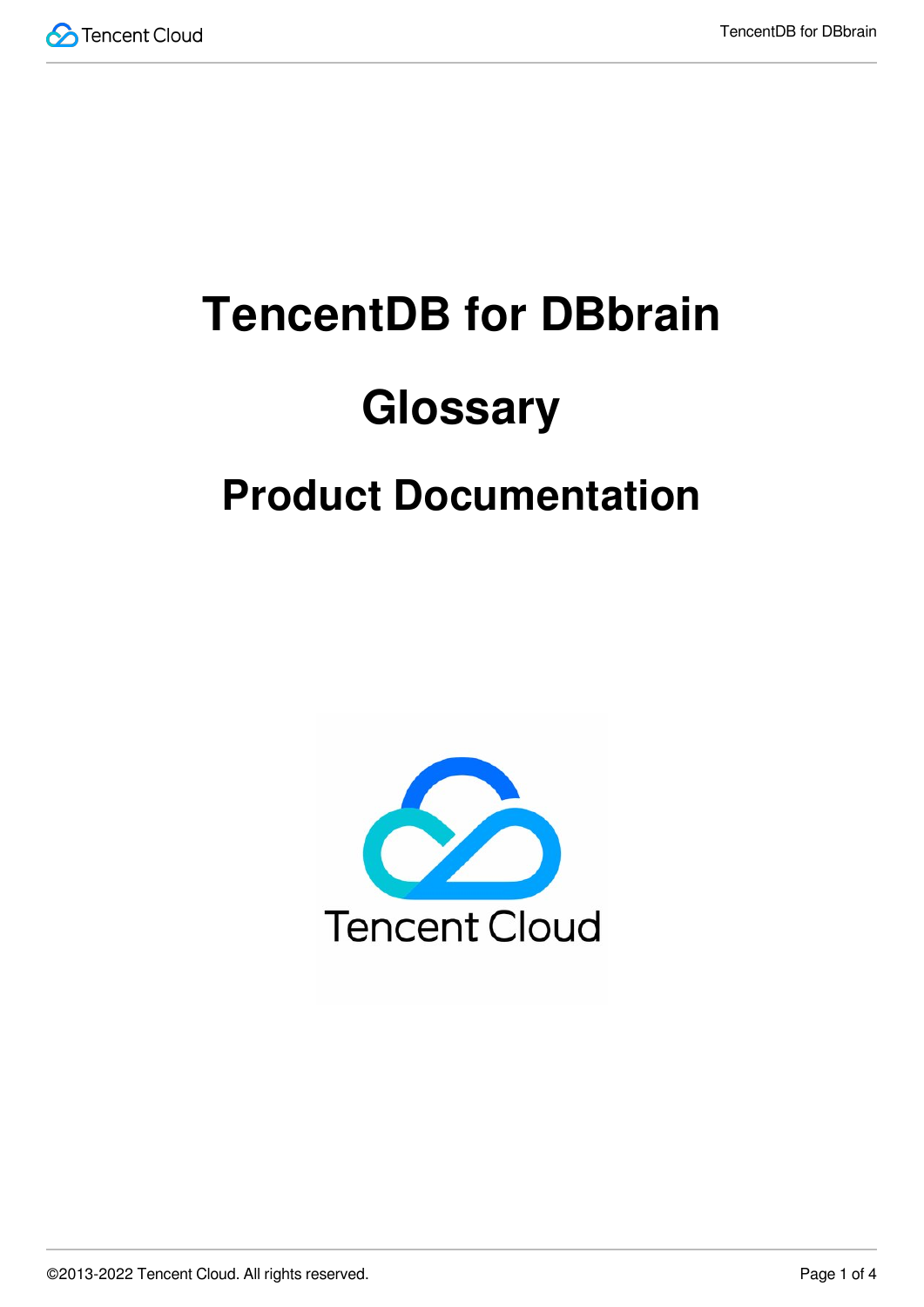

#### Copyright Notice

©2013-2019 Tencent Cloud. All rights reserved.

Copyright in this document is exclusively owned by Tencent Cloud. You must not reproduce, modify, copy or distribute in any way, in whole or in part, the contents of this document without Tencent Cloud's the prior written consent.

Trademark Notice

#### **C** Tencent Cloud

All trademarks associated with Tencent Cloud and its services are owned by Tencent Cloud Computing (Beijing) Company Limited and its affiliated companies. Trademarks of third parties referred to in this document are owned by their respective proprietors.

#### Service Statement

This document is intended to provide users with general information about Tencent Cloud's products and services only and does not form part of Tencent Cloud's terms and conditions. Tencent Cloud's products or services are subject to change. Specific products and services and the standards applicable to them are exclusively provided for in Tencent Cloud's applicable terms and conditions.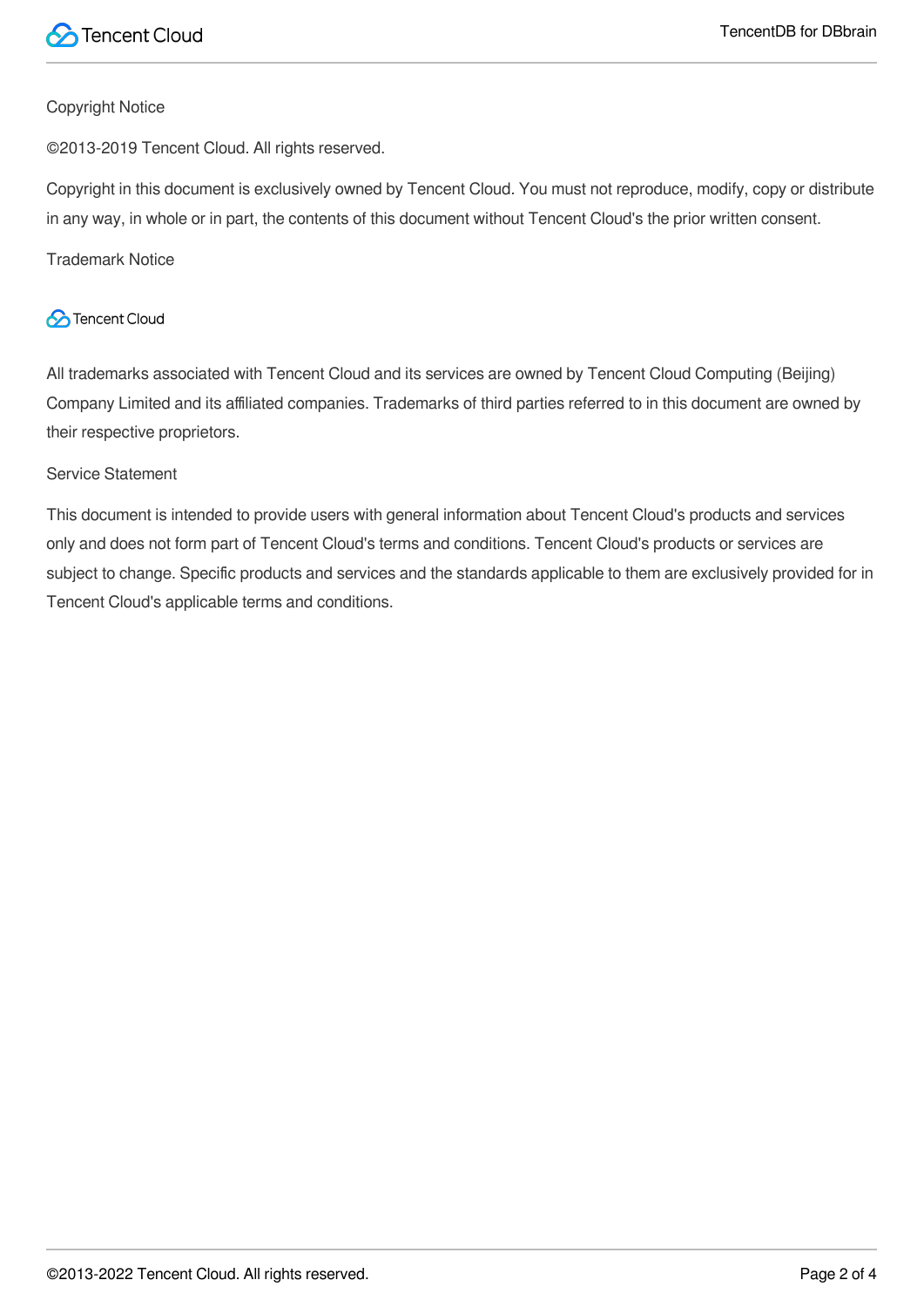### **Glossary**

Last updated:2020-07-21 12:37:44

#### **DBA**

For more information, please see Database [Administrator.](#page-2-0)

#### **DBbrain**

For more information, please see [TencentDB](#page-2-1) for DBbrain.

#### **High availability**

High availability refers to the ability of a system to function properly without interruptions and represents the system's degree of availability.

#### <span id="page-2-0"></span>**Database administrator**

A database administrator (DBA) is a person responsible for managing the database by using specialized software to store and organize data. The responsibilities of this role may include capacity planning, installation, configuration, database design, migration, performance monitoring, security, troubleshooting, and backup and restoration.

#### **Database instance**

A database instance is a standalone database environment running in the cloud as the basic data block in TencentDB, which can contain multiple databases created by database users and can be accessed using the same client tools and applications as those for a standalone database instance.

#### **Database engine**

<span id="page-2-1"></span>Database engine is the core service for storing, processing, and protecting data. It allows you to control access permissions and process transactions quickly to meet the requirements of most applications for processing massive amounts of data in corporate scenarios. Database engine is supported by each database instance.

#### **TencentDB for DBbrain**

TencentDB for DBbrain (DBbrain) is an intelligent database diagnosis and optimization product. It provides real-time database protection, locates causes of and offers solutions to database exceptions, and helps with exception prevention at the source. By leveraging machine learning and big data, it can quickly replicate sophisticated practices of senior database administrators to automate a large number of database diagnosis and optimization tasks, which facilitates operations of your database services both in and off the cloud.

#### **Throughput/Disk throughput**